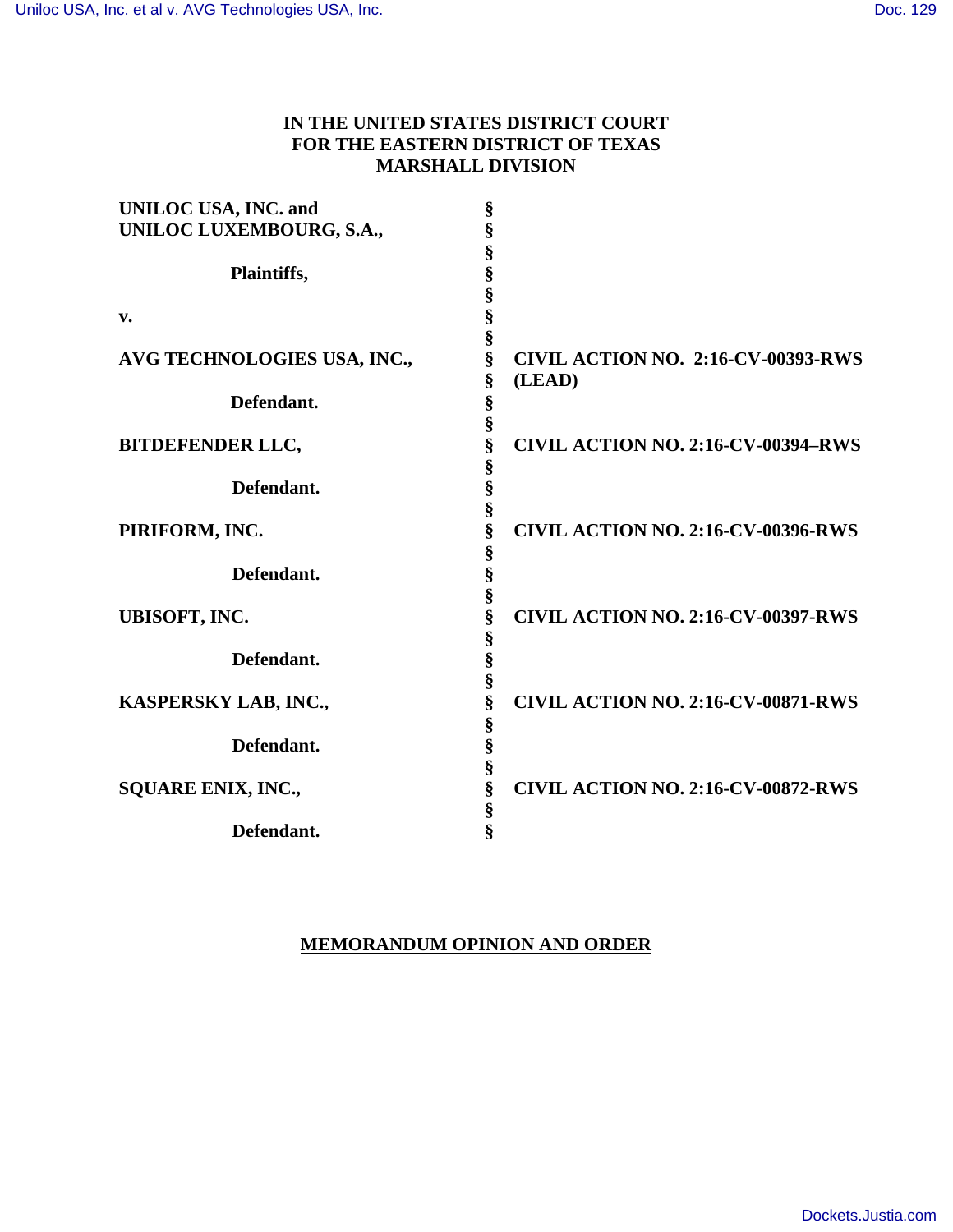Before the Court is Defendant BitDefender LLC's Motion to Dismiss for Failure to State a Claim (Docket No. 23 in Case No. 2:16-cv-394<sup>1</sup>), which is joined by Defendant Piriform, Inc. (collectively with BitDefender LLC, "Defendants").<sup>2</sup> Docket No. 20 in Case No. 2:16-cv-396. The Motion was fully briefed (*see* Docket Nos. 26, 29 and 32), and the Court held a hearing on Friday, December 2, 2016. *See* Docket No. 91 in Case No. 2:16-cv-393 ("Tr.") at 2:1. Defendants' Motion alleges that the asserted patent claims are drawn to ineligible subject matter under 35 U.S.C. § 101 and *Alice Corp. v. CLS Bank, Int'l*, 134 S. Ct. 2347 (2014). For the reasons that follow, Defendants' Motion is **GRANTED-IN-PART** and **DENIED-IN-PART**.

### **BACKGROUND**

This is a consolidation of six patent-infringement actions in which Plaintiffs Uniloc USA, Inc. and Uniloc Luxembourg S.A. (collectively, "Uniloc") assert infringement of U.S. Patent Nos. 6,510,466 ("the '466 Patent"), entitled "Methods, Systems and Computer Program Products for Centralized Management of Application Programs on a Network," and 6,728,766 ("the '766 Patent"), entitled "Methods, Systems and Computer Program Products for License Use management on a Network" (collectively, the "Asserted Patents"). *See* Docket No. 1 at ¶¶ 10, 22, 27, 29; Docket No. 39. The Defendants are providers of software, and the accused products are Defendants' software licensing and delivery systems. Docket No. 23 at 2.

The Asserted Patents relate to "application program management on a computer network." '466 Patent, col. 1:21-23; '766 Patent, col. 1:21-23.<sup>3</sup> The computer network includes a server

 $\overline{a}$ 

<sup>&</sup>lt;sup>1</sup> Unless specifically stated otherwise, "Docket No." refers to the docket in Case No. 2:16-cv-394.

<sup>&</sup>lt;sup>2</sup> BitDefender's motion was originally also joined by Defendant AVG Technologies USA, Inc., which has since been dismissed. *See* Case No. 2:16-cv-393, Docket No. 21 (joining motion); Docket No. 127 (dismissing AVG).

<sup>&</sup>lt;sup>3</sup> Although the Asserted Patents are related to each other, their specifications are somewhat different.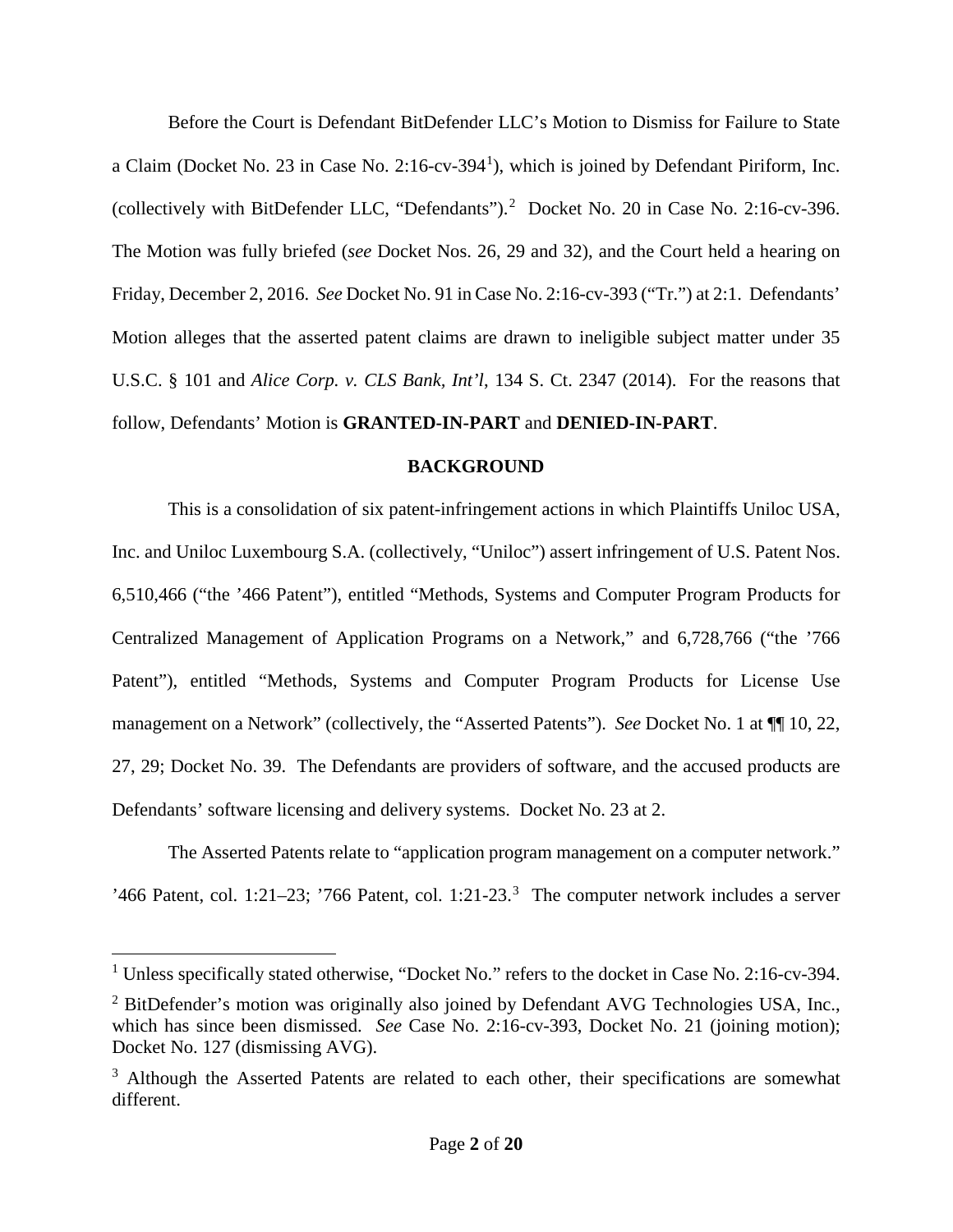supporting client stations and can be called a "client-server environment." Docket No. 26 at 2 (citations omitted). The client-server environment is characterized by the possibility than any given user may use different clients at different times. *See* '466 Patent at col. 1:44–56. In the context of the client-server environment, the claimed inventions of the Asserted Patents seek to centralize application management so that "the entire process [can] be controlled from a single point for an entire managed network environment." *Id.* at col. 3:35–36; '766 Patent, col: 3:35–36.

"Application management" is not explicitly defined in the Asserted Patents. However, the '466 Patent specification describes "an application management system for managing configurable application programs using both user and administrative preferences for various application programs." '466 Patent, col. 7:25–28. The specification further explains that "application management information may include configurable user preference information for the plurality of application programs," *id.* at col. 4:53–55, or may include "user, software, device, preference and access control information." *Id.* at col. 7:62–64. Application management thus includes many aspects of providing software to users in the context of a client-server environment. *See id.* at col 1:44–56.

Claim 1 of the '466 Patent provides:

**1.** A method for management of application programs on a network including a server and a client comprising the steps of:

installing a plurality of application programs at the server;

receiving at the server a login request from a user at the client;

- establishing a user desktop interface at the client associated with the user responsive to the login request from the user, the desktop interface including a plurality of display regions associated with a set of the plurality of application programs installed at the server for which the user is authorized;
- receiving at the server a selection of one of the plurality of application programs from the user desktop interface; and

providing an instance of the selected one of the plurality of application programs to the client for execution responsive to the selection.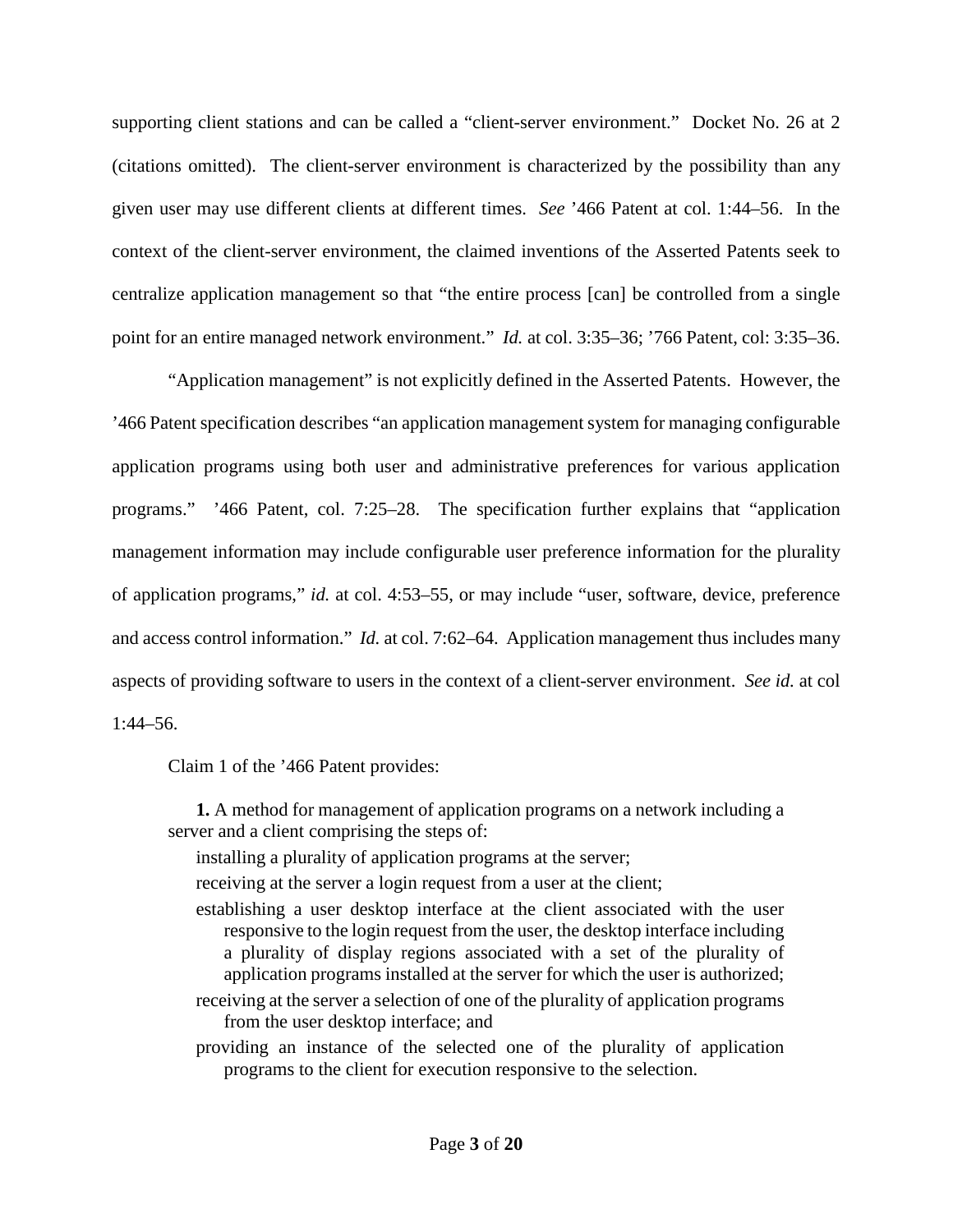Claim 1 of the '766 Patent provides:

**1.** A method for management of license use for a network comprising the steps of:

- maintaining license management policy information for a plurality of application programs at a license management server, the license management policy information including at least one of a user identity based policy, an administrator policy override definition or a user policy override definition;
- receiving at the license management server a request for a license availability of a selected one of the plurality of application programs from a user at a client;
- determining the license availability for the selected one of the plurality of application programs for the user based on the maintained license management policy information; and
- providing an unavailability indication to the client responsive to the selection if the license availability indicates that a license is not available for the user or an availability indication if the licensed availability indicates that a license is available for the user.

The '466 and '766 Patents address different aspects of application management in the

client-server environment. The '466 Patent addresses installing application software on the server and providing instances of that software to the clients for execution. '466 Patent, col. 3:48–50.

The '466 Patent further addresses establishing a user-specific desktop interface for clients from

which users may select display regions associated with the application software. *See id.* at col.

4:39–44. By contrast, the '766 Patent addresses the management of licenses for the application

software, including maintaining license-related policies and information in the client-server

environment such that license availability can be communicated to clients on a user-specific basis.

'766 Patent, col. 3:24–28, 3:40–45, 5:38–60.

## **LEGAL STANDARD**

## Federal Rule of Civil Procedure 12(b)(6)

Under Federal Rule of Civil Procedure 12(b)(6), the Court must dismiss a complaint that does not state a claim for relief that is "plausible on its face." *Ashcroft v. Iqbal*, 556 U.S. 662, 678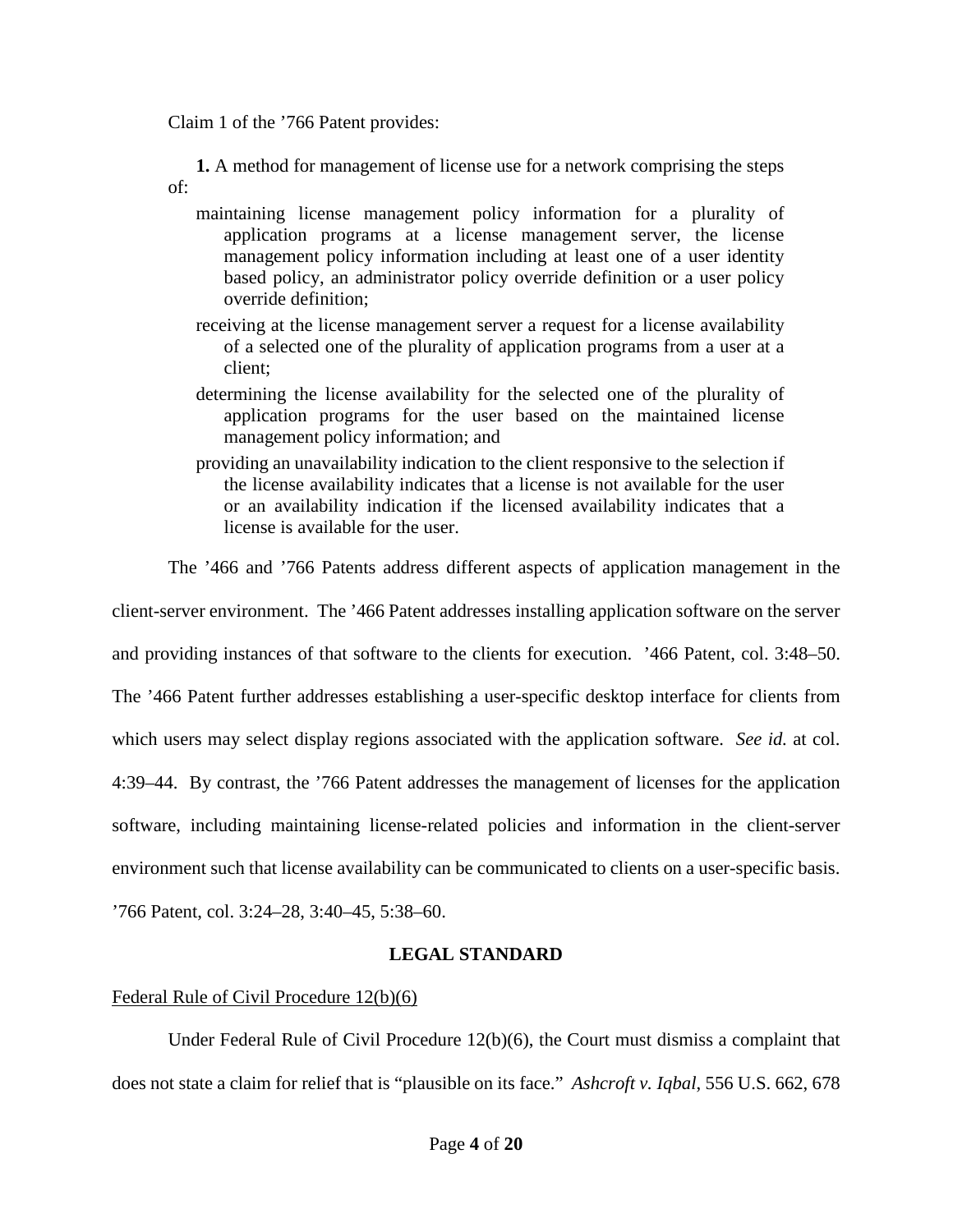(2009) (quoting *Bell Atl. Corp. v. Twombly*, 550 U.S. 544, 570 (2007)). To state a plausible claim, Plaintiffs must plead facts sufficient to allow the Court to draw a reasonable inference that Defendants are liable for the alleged patent infringement. *See id.* (citing *Twombly*, 550 U.S. at 556). At this stage, the Court accepts all well-pleaded facts as true and views those facts in the light most favorable to the Plaintiffs. *Bustos v. Martini Club, Inc.*, 599 F.3d 458, 461 (5th Cir. 2010).

### Eligibility Under 35 U.S.C. § 101

In determining whether a claim is patent-ineligible under *Alice*, the Court must "first determine whether the claims at issue are directed to a patent-ineligible concept." *Alice*, 134 S. Ct. at 2355. Claims directed to software inventions do not automatically satisfy this first step of the inquiry. *Enfish, LLC v. Microsoft Corp.*, 822 F.3d 1327, 1335 (Fed. Cir. 2016). Rather, "the first step in the *Alice* inquiry . . . asks whether the focus of the claims is on [a] specific asserted improvement in computer capabilities . . . or, instead, on . . . an 'abstract idea' for which computers are invoked merely as a tool." *Id.* at 1335–36.

If the Court determines that the claims are directed to an abstract idea, it then determines whether the claims contain an inventive concept sufficient to transform the claimed abstract idea into a patent-eligible application. *Alice*, 134 S. Ct. at 2357. An inventive concept is "some element or combination of elements sufficient to ensure that the claim in practice amounts to 'significantly more' than a patent on an ineligible concept." *DDR Holdings, LLC v. Hotels.com, L.P.*, 773 F.3d 1245, 1255 (Fed. Cir. 2014). The Court "consider[s] the elements of each claim both individually and as an ordered combination to determine whether the additional elements transform the nature of the claim into a patent-eligible application." *Alice*, 134 S. Ct. at 2355 (internal quotation omitted). Even if each claim element, by itself, was known in the art, "an inventive concept can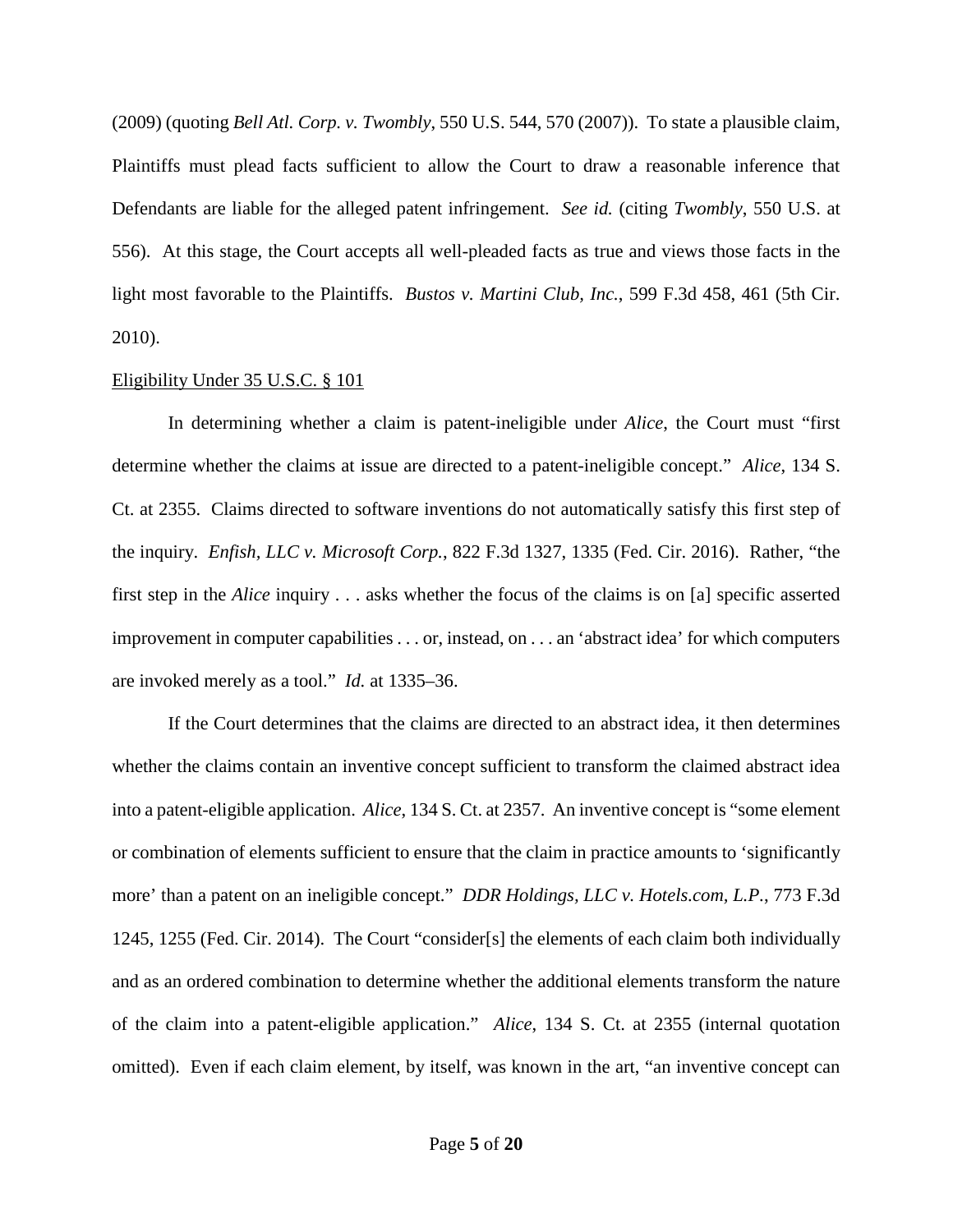be found in the non-conventional and non-generic arrangement of known, conventional pieces." *Bascom Global Internet Servs., Inc. v. AT&T Mobility LLC*, 827 F.3d 1341, 1350.

## **ANALYSIS**

## Asserted, Challenged and Representative Claims

 $\overline{a}$ 

Defendants' motion originally challenged the patent-eligibility of all claims of the Asserted Patents, but Defendants subsequently limited it to challenge only the claims that Uniloc actually asserts: claims 1, 2, 7, 15 and 22 of the '466 Patent and claims 1, 3, 7, 9, 13 and 15 of the '766 Patent.<sup>4</sup> Docket No. 29 at 2; Tr. at 15:8–12. To the extent the motion challenges any other claim of the Asserted Patents, it is **DENIED** without prejudice.

Of the '466 Patent claims, claims 1 and 15 are independent, claims 2 and 7 depend from claim 1, and claim 22 depends from claim 15. Docket No. 23 at 5. Defendants assert that claim 1 is representative of claim 15 and claim 7 is representative of claim 22. Docket No. 23 at 5–6. In support of their assertion, Defendants state, "Claims 15 and 22, although drafted as systems, are identical in substance to Claims 1 and 7 for the purposes of this motion because Claims 15 and 22 merely recited the limitations of claim 1 in means-plus-function language." *Id.* at 6.

Of the '766 Patent claims, claims 1, 7 and 13 are independent, claim 3 depends from claim 1, claim 9 depends from claim 7, and claim 15 depends from claim 13. *See* Docket No. 23 at 7. Defendants assert that claim 1 of the '766 Patent is representative of claims 7 and 13 and claim 3 is representative of claims 9 and 15. In support of their assertion, Defendants state, "Claims 7 and 9, although drawn as means plus function claims, are identical in substance to Claims 1 and 3 for

<sup>&</sup>lt;sup>4</sup> In its opposition, Uniloc represented that it is only asserting claims 1, 2, 7, 15 and 22 of the '466 Patent and claims 1, 3, 7, 9, 13 and 15 of the '766 Patent. Docket No. 26 at 2.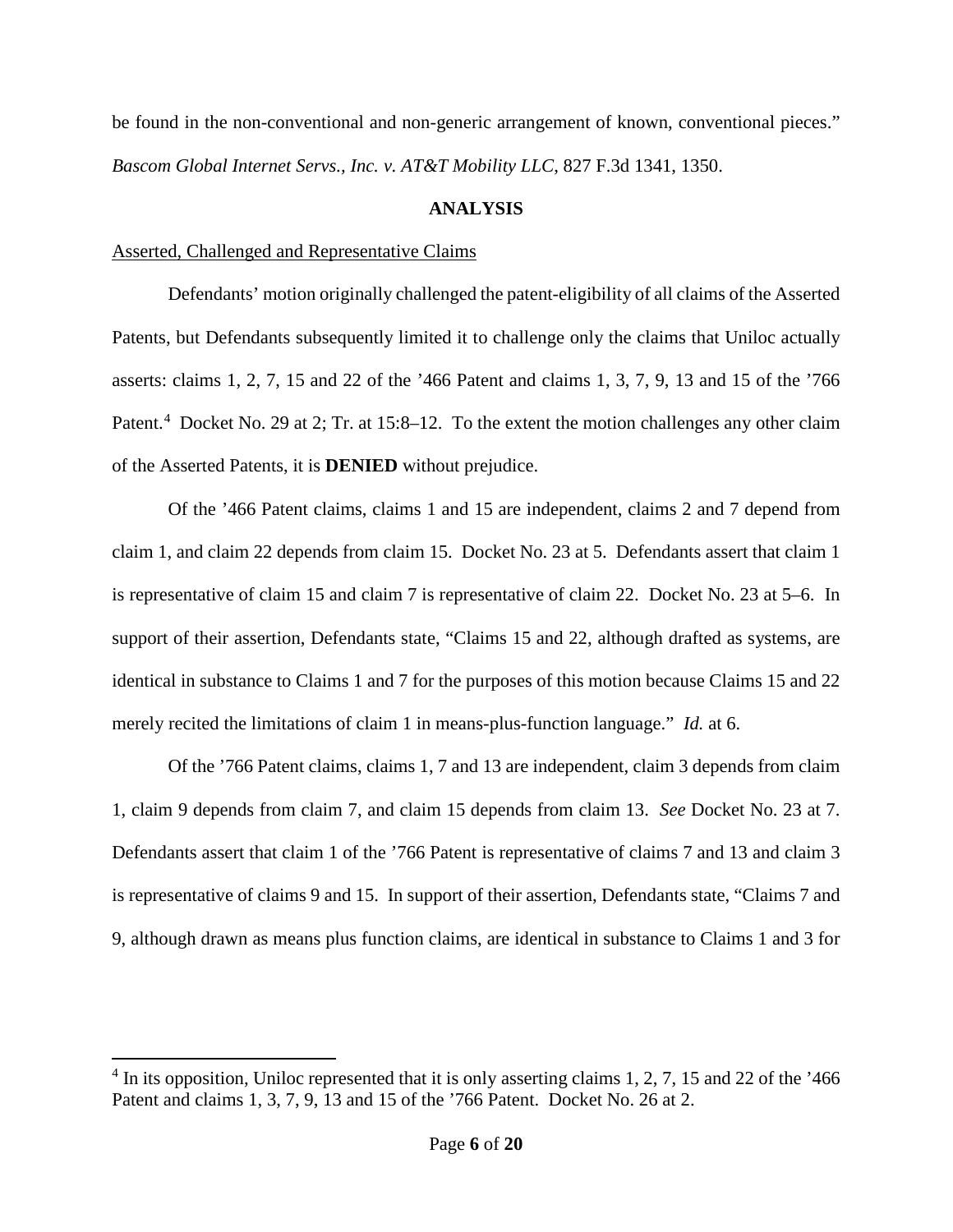purposes of this motion. Claims 13 and 15, although drawn as computer product claims, are identical in substance to Claims 1 and 3 for purposes of this motion." *Id.*

Defendants have not shown that the scope of the means-plus-function claims (claims 15 and 22 of the '466 Patent and claims 7, 9, 13 and 15 of the '766 Patent) is similar to the scope of the non-means-plus-function claims (claims 1 and 7 of the '466 Patent and claims 1 and 3 of the '766 Patent). *See Perdiemco, LLC v. Industrack LLC*, Case No. 2:15-cv-727, 2016 WL5719697, at \*7 *adopted* 2016 WL 5475707 (E.D. Tex. Sept. 29, 2016) ("When the movant relies on a representative claim in its § 101 analysis, it bears the burden of showing that the other asserted claims are 'substantially similar and linked to the same abstract idea.' ") (quoting *Content Extraction & Transmission LLC v. Wells Fargo Bank, N.A.*, 776 F.3d 1343, 1348 (Fed. Cir. 2014); citing also Wright & Miller, Federal Practice and Procedure: Civil 3d § 1357 (2004)).Generally, means-plus-function claims have a narrower scope than non-means-plus-function claims. *See* 35 U.S.C. § 112(f) (limiting the construction of means-plus-function terms to "the corresponding structure, material, or acts described in the specification and equivalents thereof"). As such, they may be patent-eligible even when similar non-means-plus-function claims are not. Because Defendants only make arguments with respect to the non-means-plus-function claims and have not shown the latter to be representative of the means-plus-function claims, the motion is **DENIED** without prejudice as to claims 15 and 22 of the '466 Patent and claims 7, 9, 13 and 15 of the '766 Patent.

### Need for Claim Construction

The parties disagree as to whether claim construction is necessary to adjudicate the patent eligibility of the remaining claims. Docket No. 32 at 8. Uniloc argues that claim construction is required because Defendants' arguments that the claims are directed to "the idea of managing the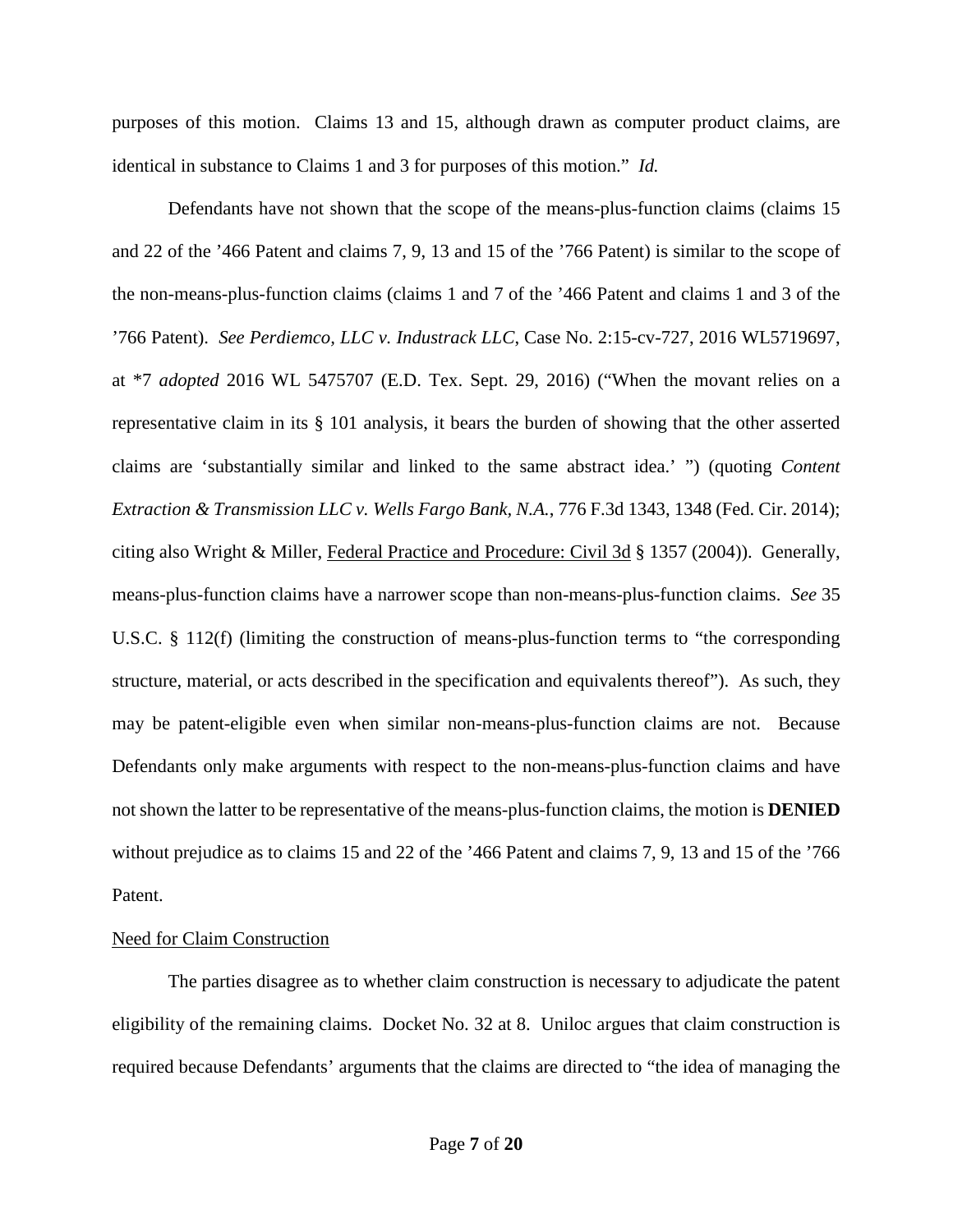distribution of software over a network" and "preempt all ways of managing applications in a client-server environment" reflect an overgeneralized construction of the claims. *Id.* at 8–9. Uniloc further argues that the claims do not "monopolize every potential solution to the problem" addressed by the claims and that any dispute as to the scope of the claims should preclude dismissal under Section 101. *Id.* at 9.

The Court is not persuaded that there is a legitimate claim construction dispute in this case that would frustrate its ability to rule on the instant motions to dismiss. Uniloc's argument that the scope of preemption is incomplete is irrelevant because complete preemption is not required under *Alice*. *See* 134 S. Ct. at 2355. Significantly, neither Uniloc nor Defendants has proposed any construction of any term in the Asserted Patents, much less demonstrated that such a construction is plausible or favors Uniloc in this eligibility analysis. While some cases may require that the claims be construed before their eligibility can be assessed, this is not such a case.

### *Alice* Step One

"The Supreme Court has not established a definitive rule to determine what constitutes an 'abstract idea' sufficient to satisfy the first step of the *Mayo*/*Alice* inquiry." *Enfish*, 822 F.3d at 1334. "Rather, both [the Federal Circuit] and the Supreme Court have found it sufficient to compare claims at issue to those claims already found to be directed to an abstract idea in previous cases." *Id.* In the context of software inventions, the Federal Circuit has instructed that claims directed to improvements in the functioning of a computer are not directed to an abstract idea. *Id.*  at 1335. Conversely, claims may be directed to abstract ideas if they are directed to fundamental economic and conventional business practices. *OIP Techs., Inc. v. Amazon.com, Inc.*, 788 F.3d 1359, 1362–63 (Fed. Cir. 2015). Claims may also be directed to abstract ideas if "[t]hey do not claim a particular way of programming or designing the software to [accomplish the claimed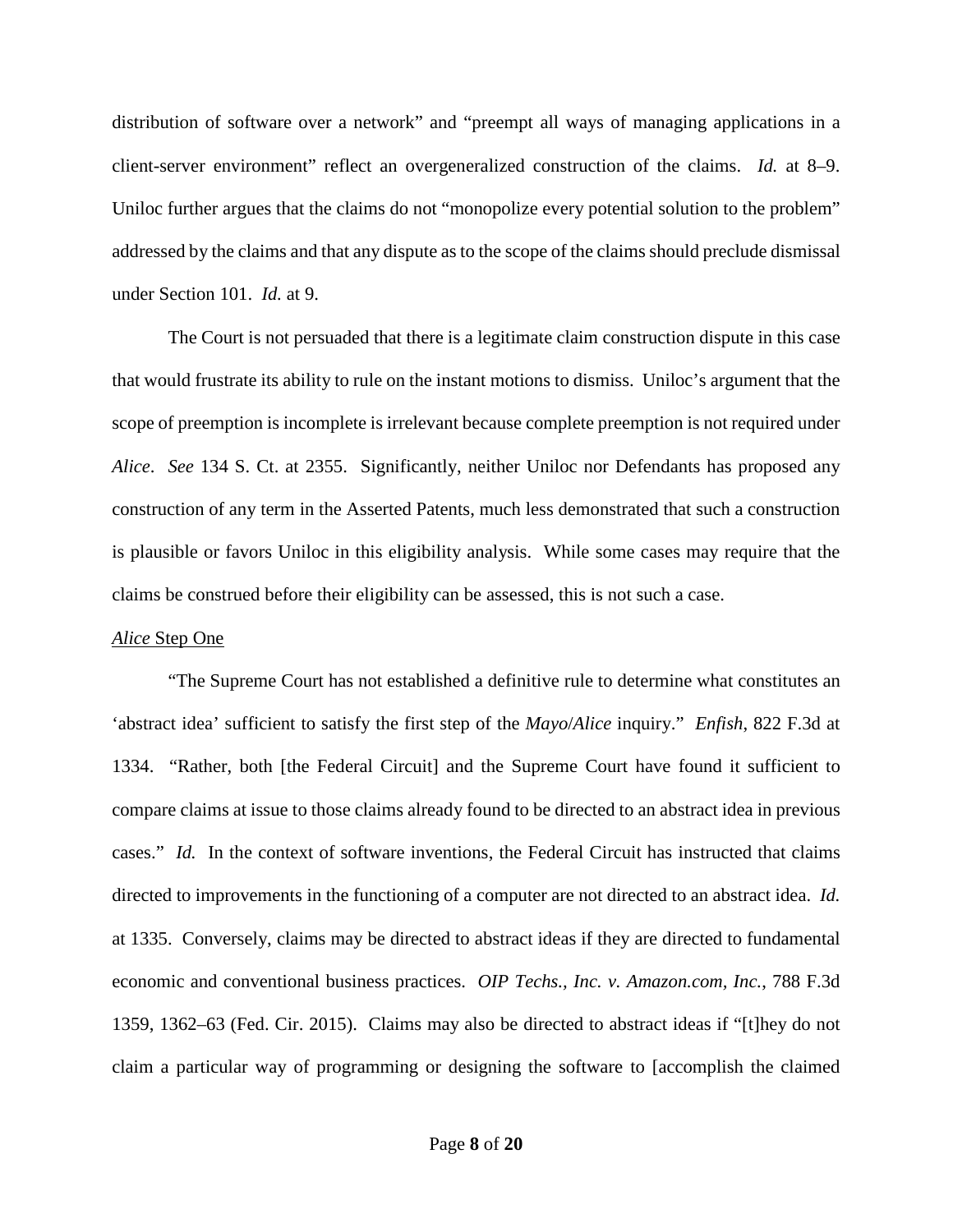functionality], but instead merely claim the resulting systems" or if the claims "are not directed to a specific improvement in the way computers operate." *Apple, Inc. v. Ameranth, Inc.*, 842 F.3d 1229, 1241 (Fed. Cir. 2016).

Defendants contend that all of the asserted claims are directed to the idea of "managing the distribution of software over a network." Docket No. 23 at 12. In support of their contention, Defendants compare the instant claims to those in *Ultramercial*, 772 F.3d at 715, *Content Extraction*, 776 F.3d at 1347, *Intellectual Ventures I, LLC v. Motorola Mobility LLC*, 81 F.Supp.3d 356 (D. Del. Feb 24, 2015) and *Tranxition, Inc. v. Lenovo (United States) Inc.*, Case No. 3:12-cv-1065, 2015 U.S. Dist. LEXIS 89593, at \*6 (D. Or. July 9, 2015). *Id.* at 12–15 (also citing *Landmark Tech.* at \*8, \*18; *Intellectual Ventures II*, 2015 U.S. Dist. LEXIS 56092, at \*13–14, 49; *Neochloris, Inc. v. Emerson Process Management LLP*, 2015 U.S. Dist. LEXIS 138957, at \*13 (N.D. Ill. Oct. 13, 2015)).

Defendants argue that the asserted claims are directed to abstract ideas because the component steps of the method claims are themselves abstract. *Id.* at 14–15. Defendants further argue that "distributing and maintaining software for network users" "has been recognized in the past, and is now [recognized as] a basic and fundamental process." *Id.* at 15. Finally, Defendants support their allegation that the asserted claims are abstract "by comparing computer elements with what a human can do manually without a computer." *Id.* at 15–17 (citing *Clear With Computers, LLC v. Dick's Sporting Goods, Inc.*, 21 F.Supp.3d 758, 765–66 (E.D. Tex. 2014)).

Plaintiffs respond that the asserted claims are not directed to an abstract idea because "the claims are directed to a specific implementation of a solution to a problem in the software arts." Docket No. 26 at 7 (quoting *Enfish*, 2016 U.S. App. LEXIS 8699, at \*16). Plaintiffs further respond that the alleged abstract idea, "managing the distribution of software over a network,"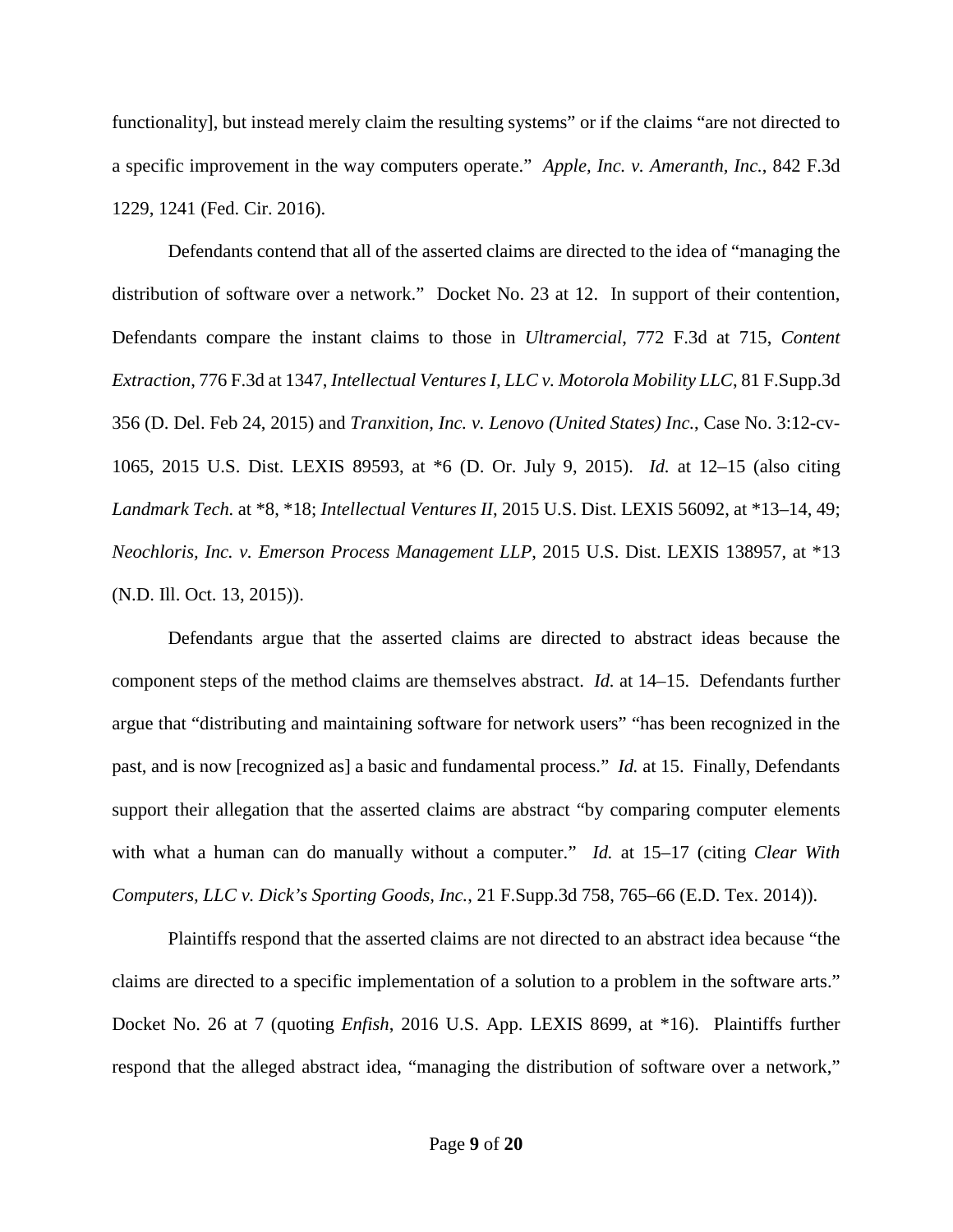represents an over-generalization of the Asserted Patents. *Id.* Plaintiffs argue that the claims are not abstract because "the need for this type of [claimed] technology in the marketplace at the time it was invented is apparent." *Id.* at 8. Plaintiffs state that the "present inventions remedied [certain] deficiencies [in the prior art] by providing 'a seamless integration of application access and session characteristics across heterogeneous networks.' " *Id.* at 9 (citing '466 Patent, col 3:21–25). Plaintiffs recite several limitations of the asserted claims and state these limitations give rise to purported advantages of the claimed technology. *Id.* at 9–12. Plaintiffs also deny that the claimed methods can be performed by a human mind and argue that the methods are not directed to abstract ideas because they require a computer. *Id.* at 13–14.

 Additionally, Plaintiffs argue that the claimed inventions of the '466 and '766 Patents improve the operation of a network of computers. *Id.* at 13. Plaintiffs state that the claimed technology of the '466 Patent "fill[s] a gap in the art at the time, in providing increased efficiency in the management of application programs in a client server environment to address the then new problem of user roaming in networks." *Id.* "The '766 Patent allows for a reduction in costs associated with license use management of application programs in a client server environment." *Id.*

Defendants reply that Asserted Patents do not improve the functioning of a computer under *Enfish* because their claims are not as specific as the *Enfish* claims, Docket No. 29 at 3, and because improved efficiency or reduced costs are not cognizable improvements to the functioning of a computer. *Id.* at 5 n.25. Plaintiffs' surreply asserts that their claims are non-abstract because their claims are not overly vague. Docket No. 32 at 2–3 (citing *ContentGuard Holdings, Inc. v. Amazon.com, Inc.* 142 F. Supp. 3d 510, 512–13 (E.D.Tex. 2015)). Plaintiffs also re-urge in surreply that Defendants' alleged abstraction is over-generalized. *Id.* at 4–6 (citations omitted).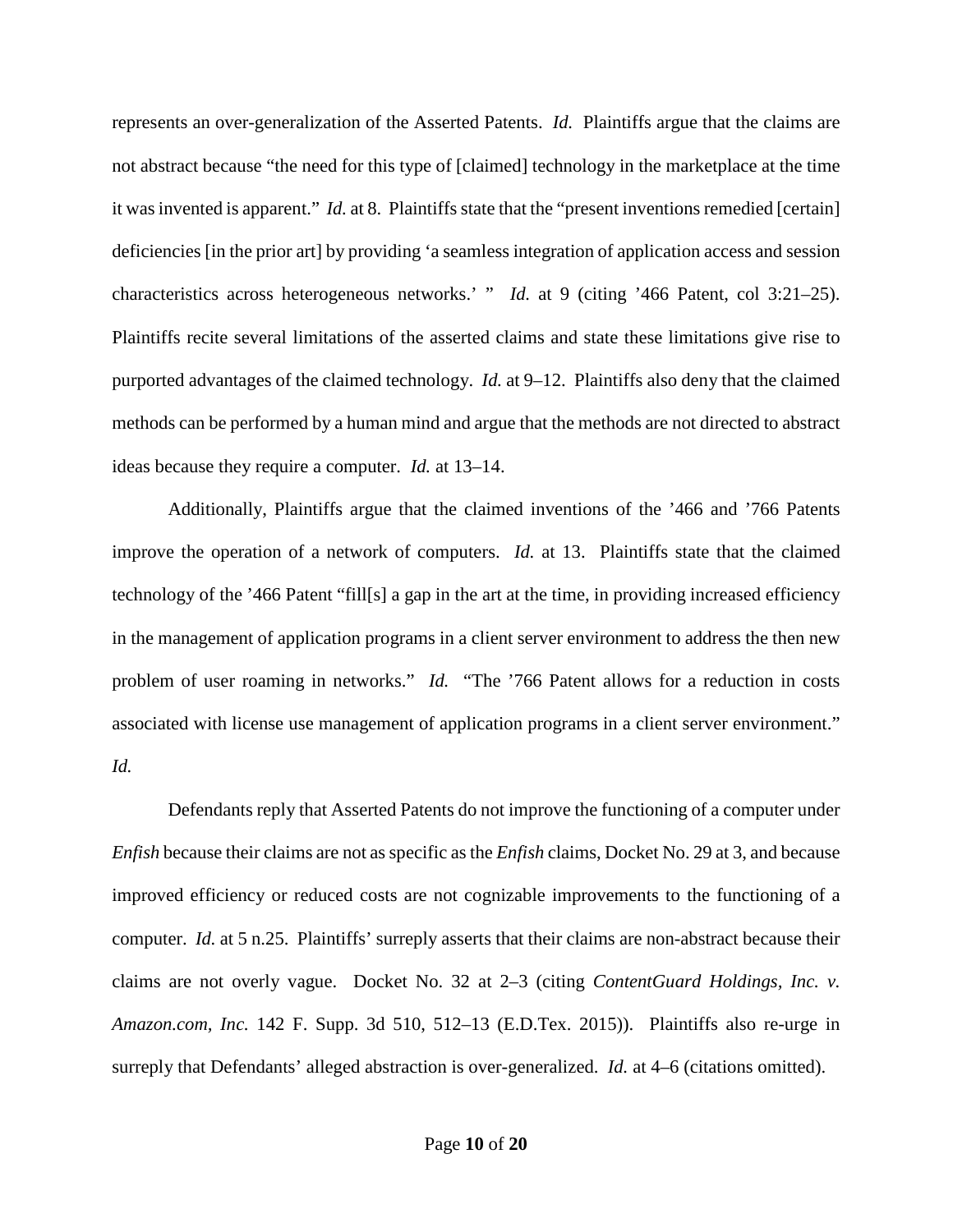The Court agrees with Plaintiffs that "managing the distribution of software over a network" describes the claims at too high a level of abstraction but disagrees that this is fatal to Defendants' motion. Defendants' description is not "untethered from the language of the claims" because it is derived from the preambles of claim 1 of the '466 Patent and claim 1 of the '766 Patent. *Cf. Enfish*, 822 F.3d at 1337. Moreover, Defendants have shown that the claims are directed to abstract ideas at a lower level of abstraction. *See Apple, Inc. v. Ameranth, Inc.*, 842 F.3d 1229, 1240 (Fed. Cir. 2016) ("An abstract idea can generally be described at different levels of abstraction.").

The '466 Patent is directed to providing a user-specific desktop interface that includes establishing display regions associated with application programs for which the user is authorized and, in response to the user's selection of one such display region, providing an instance of the application program to the user's client for execution. The claims do not improve the functioning of a computer or computer network because "increased efficiency in the management of application programs" is not a technological benefit. Additionally, the claims are overly vague because they recite "establishing a user desktop" with certain features without claiming any "particular way of programming or designing the software to create [user desktops] that have these feature." *Ameranth*, 842 F.3d at 1241.

The '766 Patent is directed to using "license management policy information" to provide an indication of whether a license is available to a user for an application program in response to a request for license availability. Claims to the maintenance of information and announcement of that information in response to a request have been found to be abstract. *See Elec. Power Grp., LLC v. Alston S.A.*, 830 F.3d 1350, 1353–54 (Fed. Cir. 2016). Moreover, the '766 Patent is not directed to an improvement of a computer or computer network. Reduced costs associated with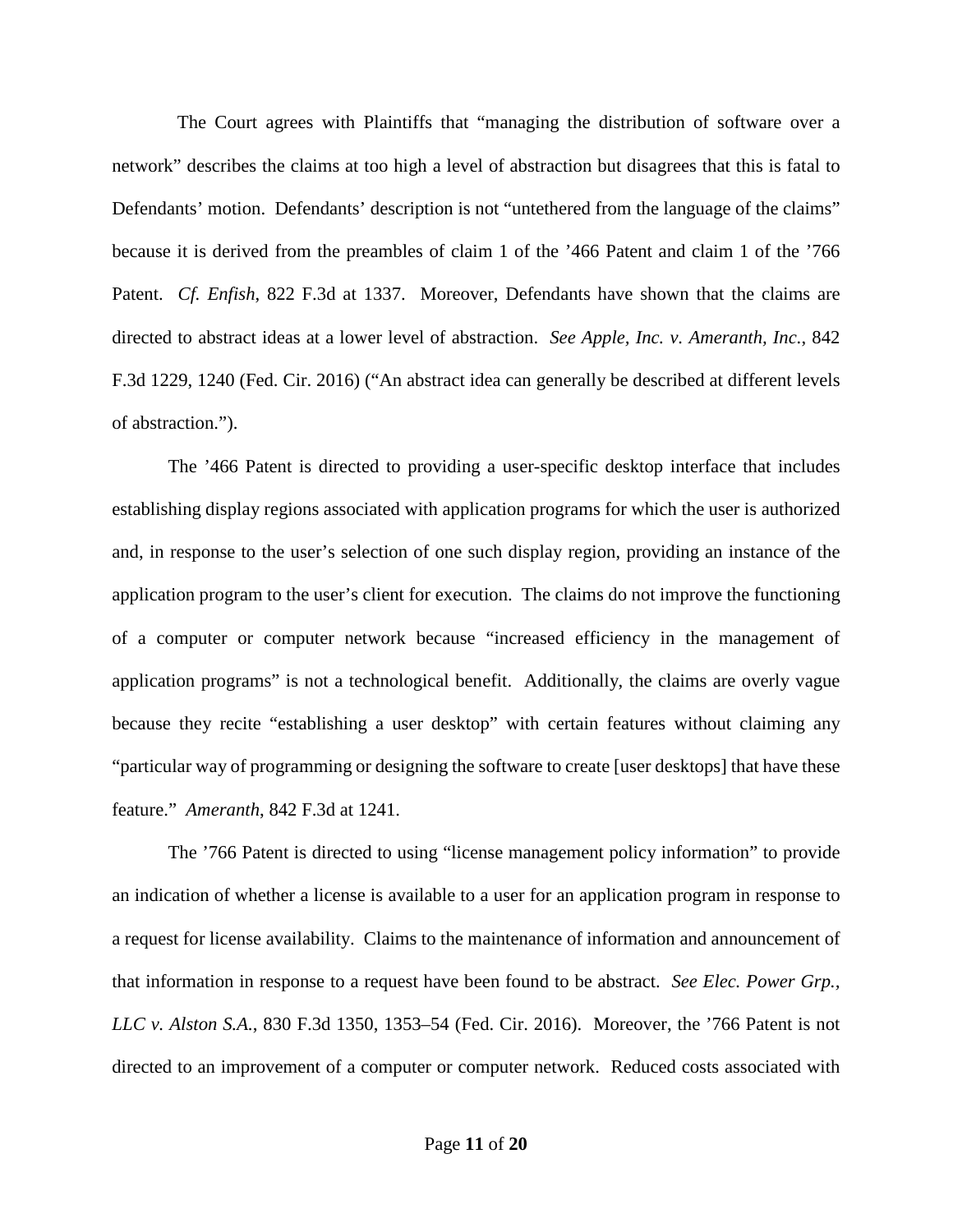license use management in a client server environment, like increased efficiency, is a business benefit rather than a benefit to the client server environment itself.

In sum, the claims of the Asserted Patents are directed to abstract ideas. Because step one of the *Alice* inquiry is satisfied, the Court proceeds to step two.

#### *Alice* Step Two

At the second step of the *Alice* eligibility inquiry, the Court evaluates "whether the claims here do more than simply instruct the practitioner to implement the abstract idea . . . on a generic computer" (i.e., provide an inventive concept). *Alice*, 124 S. Ct. at 2359. The Court first analyzes the claim elements separately and then as an ordered combination. *Id.* at 2359–60.

### **'446 Patent, Claim 1**

Defendants argue that the individual limitations of claim 1 of the '466 Patent do not provide an inventive concept. They argue that even if the preamble is limiting, it does not provide an inventive concept because similar preambles have not been held to provide an inventive concept and the preamble of claim 1 recites only generic equipment being used in a conventional manner. Docket No. 23 at 18–19. They next contend that the first step recites routine activity—installing computer software—on a generic computer, the "server." *Id.* at 19. According to Defendants, the second step also recites generic computer components (i.e., "server" and "client") performing an allegedly abstract idea of logging into a network. *Id.* Defendants also characterize the third step providing the user interface—as an abstract idea and argue that, therefore, it also does not provide an inventive concept. *Id.* at 20. Finally, Defendants characterize the fourth and fifth steps communicating the user's selection to a server and providing a copy of the program, respectively as abstract ideas. *Id.* Defendants also argue that the asserted claims are not like those in *DDR Holdings* because the claims in that case solved a problem specific to the Internet as opposed to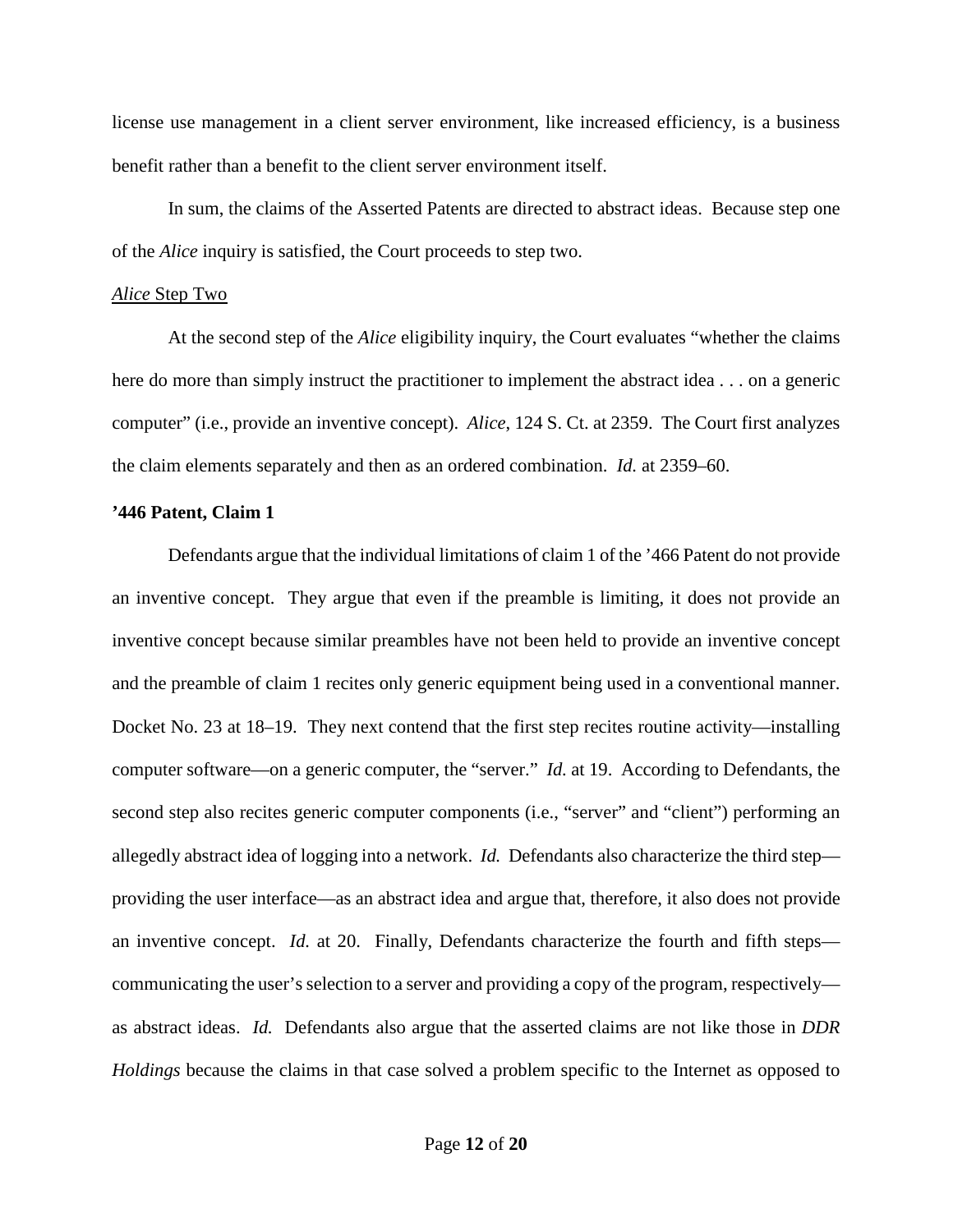the claims in this case, which "describe a widely-understood and well-known abstract idea managing the distribution of software over a network—and then implement the abstract idea using conventional computer components." *Id.* at 23. Defendants also distinguish the claimed invention of the '466 Patent from the "technology-based solution" of *Bascom* because the instant claims rely only on generic computer technology. *Id.* at 29–30.

Plaintiffs respond that Defendants ignore that "[t]he 'inventive concept' may arise in one or more of the individual claim limitations or in the ordered combination of the limitations" and "[t]he inventive concept inquiry requires more than recognizing that each claim element, by itself, was known in the art." Docket No. 26 at 14 (citing *Bascom*, 2016 LEXIS 11687, at \*18). Plaintiffs state that "[t]he inventive concept inherent in the '466 Patent allows for a variety of application programs to be maintained at the server and an instance of a selected one of the application programs to be provided as needed to a user logged onto a client device." *Id.* at 14. Plaintiffs further state that certain limitations of the '466 Patent claims "allow[] for individual application programs to be provided to the user as needed where they are executed at a client device." *Id.* at 15. Plaintiffs also compare the claims to those in *DDR Holdings* and *Bascom* and argue that the claims of the '466 Patent are patent-eligible because they are limited to a discrete implementation for centralized management of applications. *Id.* at 15–18.

In reply, Defendants argue that "[t]he limitations of the Asserted Claims considered as an ordered combination do not add anything significantly more to transform the Asserted Claims to patent eligibility." Docket No. 29 at 8. Defendants assert that the specifications of the Asserted Patents "make clear that, even considered as an ordered combination, there is nothing 'discrete' in the limitations recited in the Asserted Claims." *Id.* The ordered combination contains no inventive concept, Defendants argue, because even as combined, the limitations "function as expected in an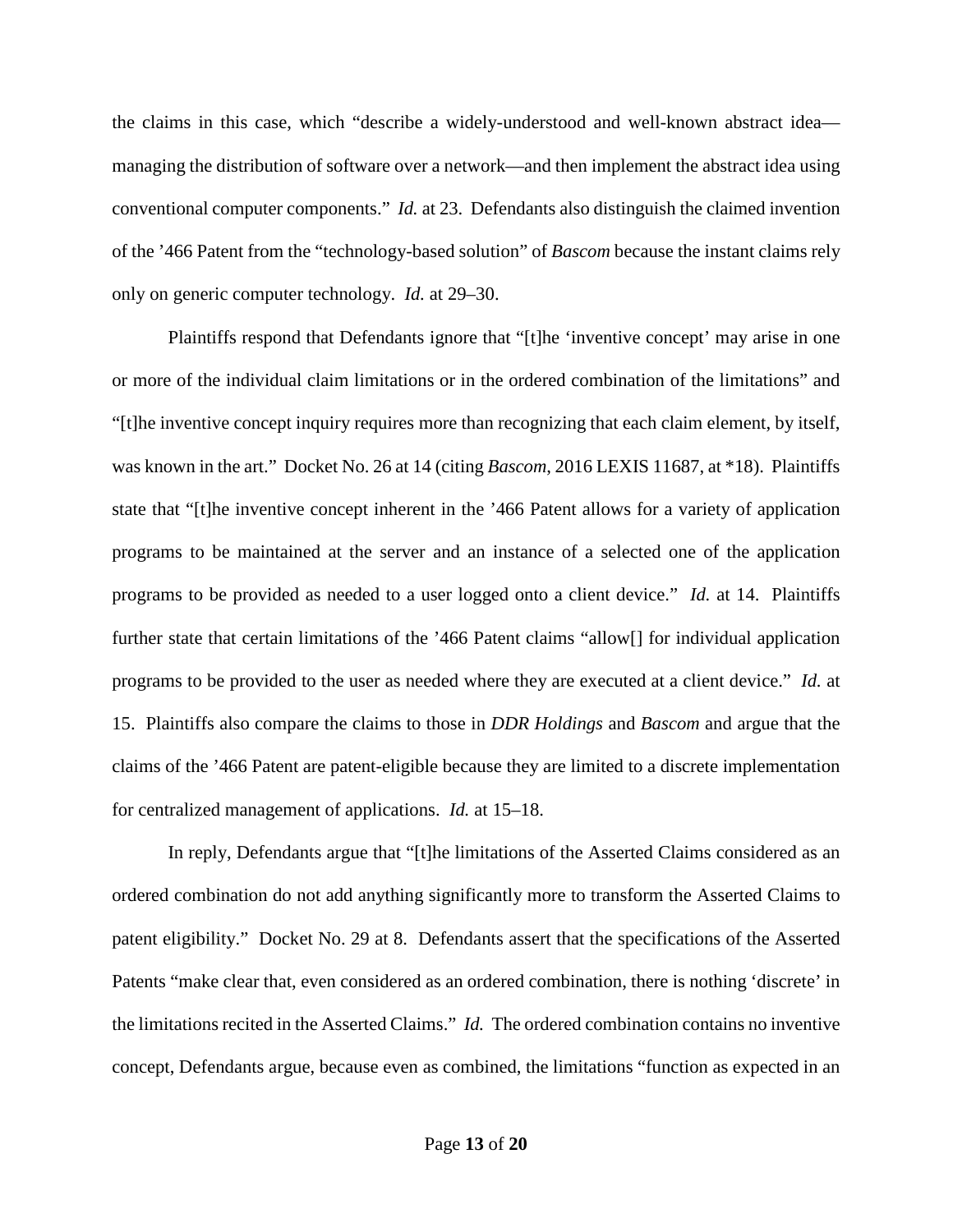entirely predictable fashion and in accordance with the conventional use at the time of the invention." *Id.* at 8–9 (citing *Tridia Corp. v. Lead Case Sauce Labs*, 2016 U.S. Dist. LEXIS 99878, at \*23 (N.D. Ga. 2016)).

Plaintiffs argue in surreply that Defendants have provided no evidence that the claims are directed toward "conventional computer, network, and display technology." Docket No. 32 at 7 (citing Docket No. 29 at 4). Plaintiffs further argue that the asserted claims supply an inventive concept like those in *SimpleAir, Inc. v. Google Inc.*, 136 F. Supp. 3d 745 (E.D. Tex. 2015).

The individual limitations of claim 1 of the '466 Patent fail to provide an inventive concept. Defendants have shown that each limitation enumerates a routine function of computers. Although the Court credits the specification in listing purported advantages of the claimed invention, s*ee Enfish*, 822 F.3d at 1337 (discussing purported benefits of the claimed invention over the prior art), Plaintiffs provide no authority for their argument that these advantages can constitute an inventive concept in themselves. A claim may be sufficiently limited that it has an inventive concept under *Alice* even if the claimed invention has no advantages over the prior art, and a claimed invention may have advantages over similar prior art inventions but be claimed in an insufficiently limited way to confer eligibility under *Alice*.

Moreover, the purported advantages of the claimed invention are not stated in the claims, and unclaimed advantages cannot, in themselves, constitute an inventive concept because any inventive concept must be found in the claims. *See Bascom*, 827 F.3d at 1349 ("The 'inventive concept' may arise in one or more of the individual claim limitations or in the ordered combination of the limitations.") (citing *Alice*, 134 S. Ct. at 2355). Plaintiffs attempt to tie the purported advantages listed in the specification to certain limitations of claim 1. Even if Plaintiffs are correct that one or more individual claim limitations is responsible for a certain advantage discussed in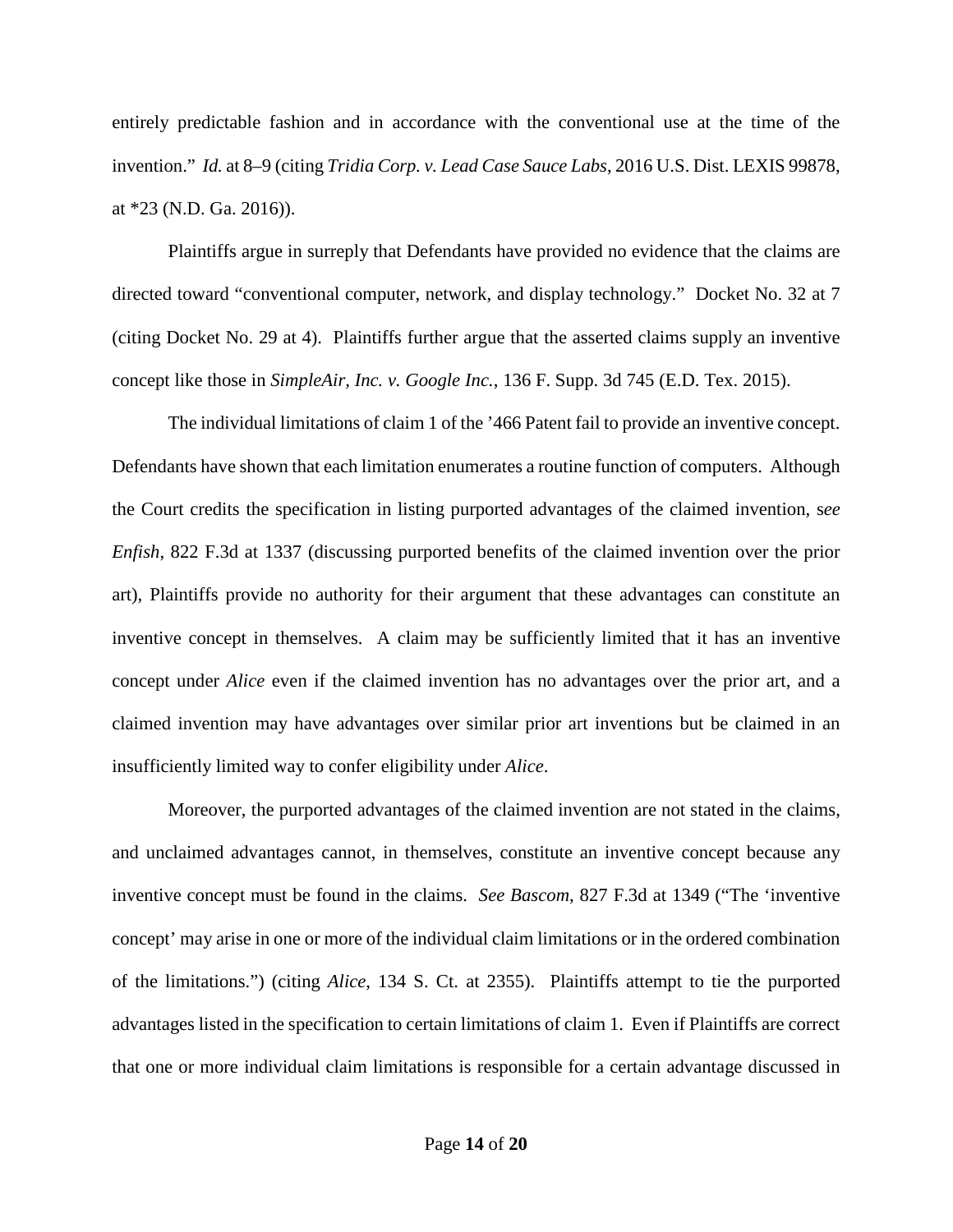the specification, claim 1 is still patent-ineligible. The existence of other, less advantageous ways of accomplishing similar goals, in this case maintaining Electronic Health Records, may be evidence that the claims do not preempt every form of Electronic Health Record, but maintaining an Electronic Health Record is not the abstract idea to be limited. Rather, organizing data in a hierarchical format is the abstract idea to be limited,<sup>5</sup> and the fact that there may be other ways of making an Electronic Health Record is irrelevant to whether the '466 Patent meaningfully limits that idea.

Finally, the ordered combination of limitations also fails to provide an inventive concept under *Bascom* and *DDR Holdings*. There is no inventive concept because, unlike the claims in *Bascom*, the claims here rely upon only generic computer components used in a routine arrangement. Specifically, the "client" and "server" are generic computers, and they are set up in a generic client-server arrangement. *See, e.g.*, '466 Patent, col. 1:57–2:11 (describing prior art client-server environments). The traditional arrangement of computer components in the instant claims distinguishes this case from *Bascom*, in which the non-generic arrangement of otherwise generic computer components provided the inventive concept behind the unique Internet-filtering solution. *See Bascom Global Internet Servs., Inc. v. AT&T Mobility LLC*, 827 F.3d 1341, 1350 (Fed. Cir. 2016).

*DDR Holdings* also supports the conclusion that claim 1 of the '466 Patent provides no inventive concept. In that case, the Federal Circuit upheld patent-eligibility of the claims at step two of the *Alice* inquiry because they solved a problem unique to the Internet with no brick-andmortar analog. *DDR Holdings*, 773 F.3d at 1257–58. The Federal Circuit "caution[ed], however,

 $\overline{a}$ 

<sup>&</sup>lt;sup>5</sup> The Court rephrases the abstract idea here to emphasize that the medical nature of the claimed invention is a field of use restriction and does not contribute to an inventive concept. *See Parker v. Flook*, 98 S. Ct. 2522, 2528–29 (1978).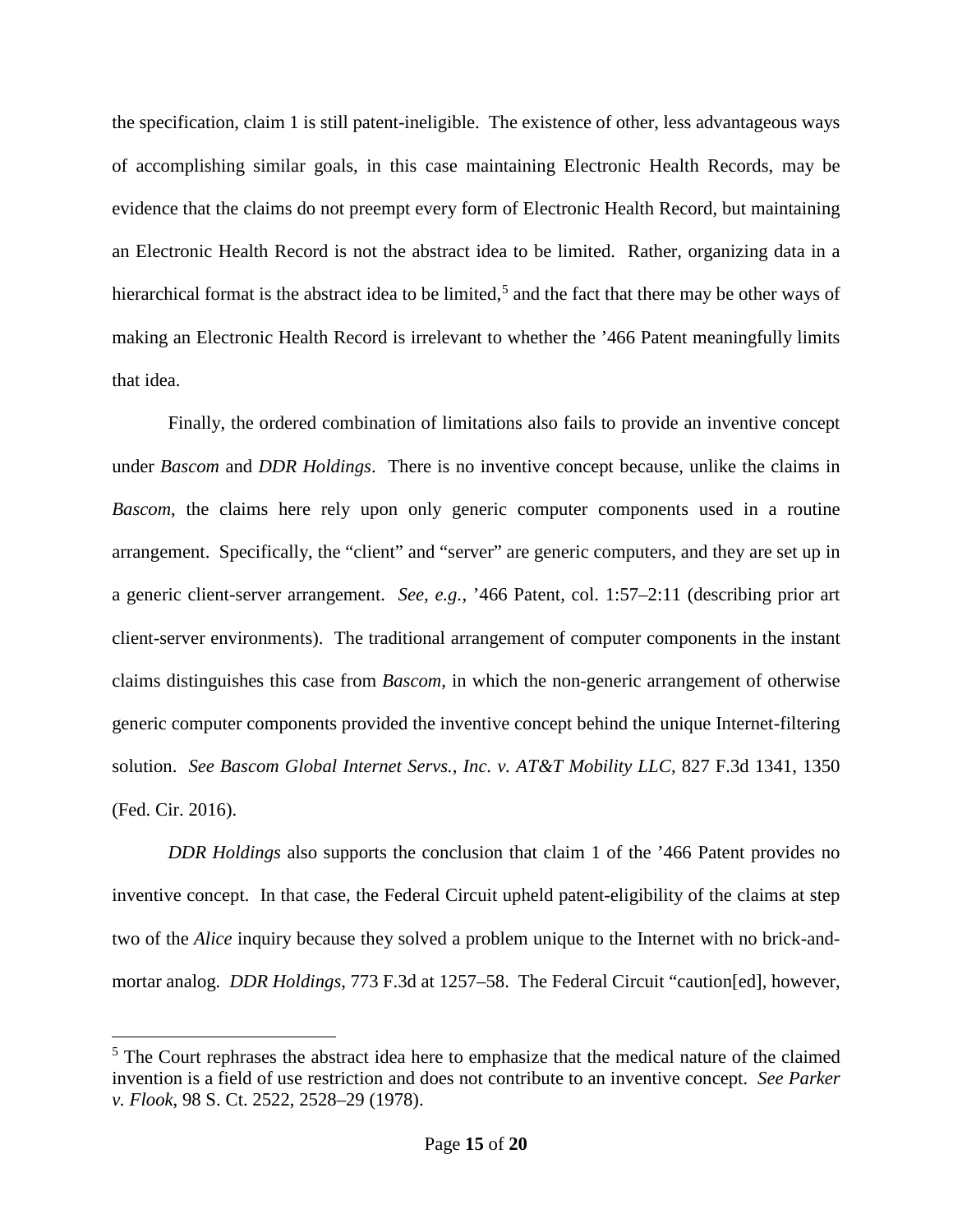that not all claims purporting to address Internet-centric challenges are eligible for patent" and contrasted the claims to those in *Ultramercial*, which "broadly and generically claim 'use of the Internet' to perform an abstract business practice (with insignificant added activity)." *Id.* at 1258. The Federal Circuit further stated that the *DDR Holdings* claims "specify how interactions with the Internet are manipulated to yield a desired result—a result that overrides the routine and conventional sequence of events ordinarily triggered by the click of a hyperlink." *Id.*

In this case, the claimed "display regions" operate conventionally by triggering the client to interact with a server such that the server provides an instance of the linked-to content to be executed by the client. Moreover, Defendants' human performance example shows that distributing software in a client-server network environment has the preexisting analog of distributing software by hand. Thus, the '466 Patent claims share more of the characteristics of the invalid claims from *Ultramercial* than the valid claims from *DDR Holdings*. Claim 1 of the '466 Patent does not provide an inventive concept.

### **'466 Patent, Claims 2 and 7**

Claim 2 of the '446 Patent depends from claim 1 and provides two additional limitations. The first, "maintaining application management information for the plurality of applications at the server," contains no independent inventive concept because it constitutes electronic recordkeeping. *See Uniloc USA, Inc. v. E-MDs, Inc.*, Case No. 6:14-cv-625, 2015 WL 10791906, at \*4 (E.D. Tex. Aug. 19, 2015). The second, "wherein the establishing step includes the step of including a plurality of display regions associated with a set of the plurality of application programs for which the user is authorized responsive to the application management information," only limits the "establishing" step of claim 1 by requiring that the "establishing" be "responsive to the application management information." In other words, claim 2 requires that the "application management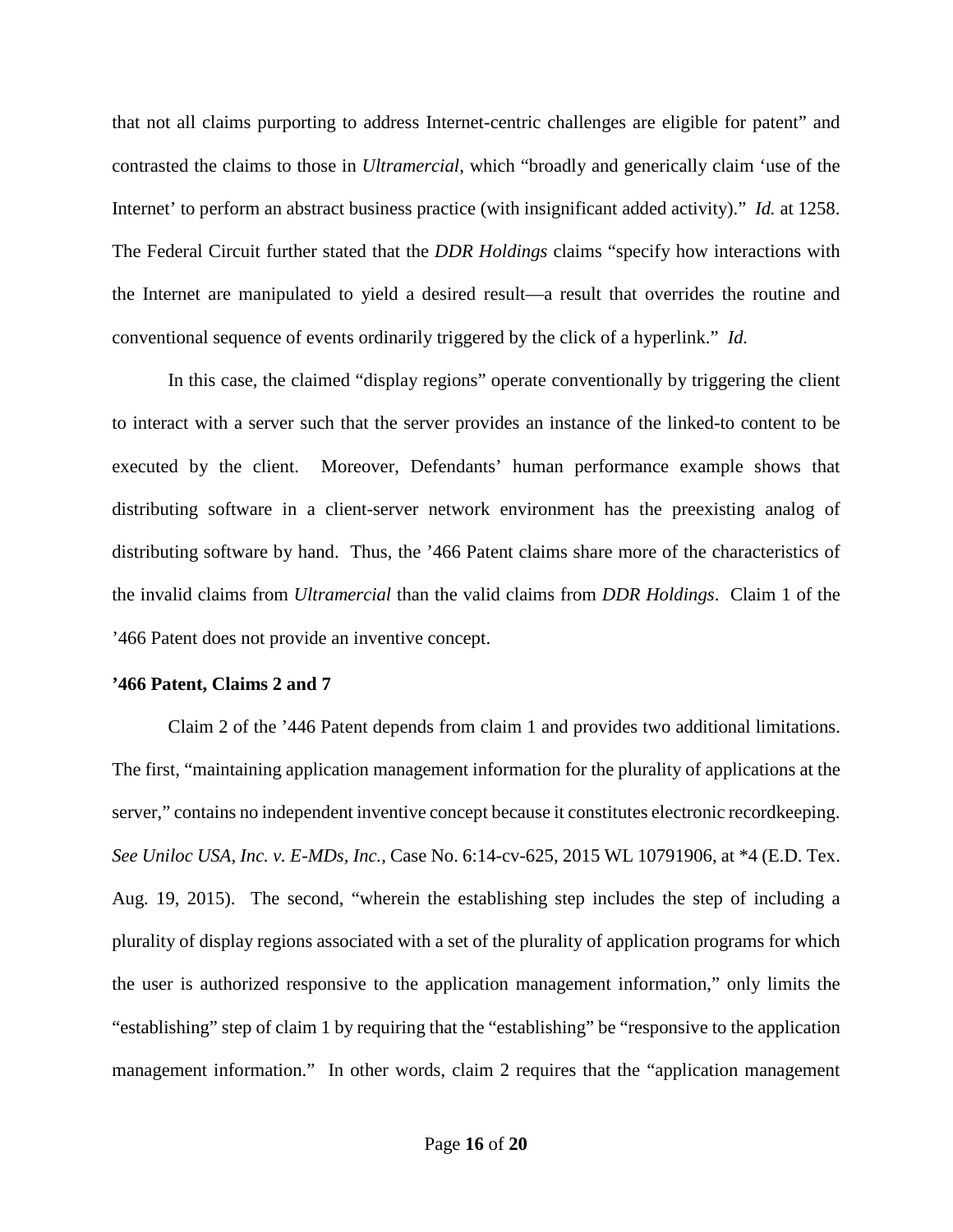information" that is maintained at the server to also be used in establishing the desktop without specifying how such information is to be used. Generic instructions to maintain and use a certain kind of information—especially as broad a class of information as "application management information," *see supra*—do not provide an inventive concept. *Id.*; *see also See Elec. Power Grp.*, 830 F.3d at 1353–54.

Claim 7 also depends from claim 1 and limits the "establishing" step. Specifically, claim 7 calls for "configuring the user desktop interface responsive to an identifier of the user associated with the login request so as to provide associated information for the user desktop interface; and providing the user desktop interface and the associated information for the user desktop interface to the client for display." Claim 7 requires maintaining user-specific desktop-configuration information and providing that information in response to an identifying aspect of the user login so that the client can use it in "establishing" the desktop interface. As with claim 2, neither the claim nor the specification identifies a specific "identifier of the user," how that identifier might be "associated with the login request," or how the client might employ the information in establishing the user desktop interface. As such, claim 7 also fails to provide an inventive concept because it only amounts to generic instructions to maintain and employ information. *Id.*

Accordingly, claims 2 and 7 of the '446 Patent are drawn to ineligible subject matter.

### **'766 Patent, Claim 1**

Defendants argue that claim 1 of the '766 Patent contains no inventive concept. They argue that "[r]egardless of whether the preamble of Claim 1 is limiting, it fails to recite structure that does any more than implement the abstract idea on a generic computer." Docket No. 23 at 20. They contend that the first step, "maintaining license policy information . . . at a license management server," "merely recites the abstract idea of maintaining a list of license information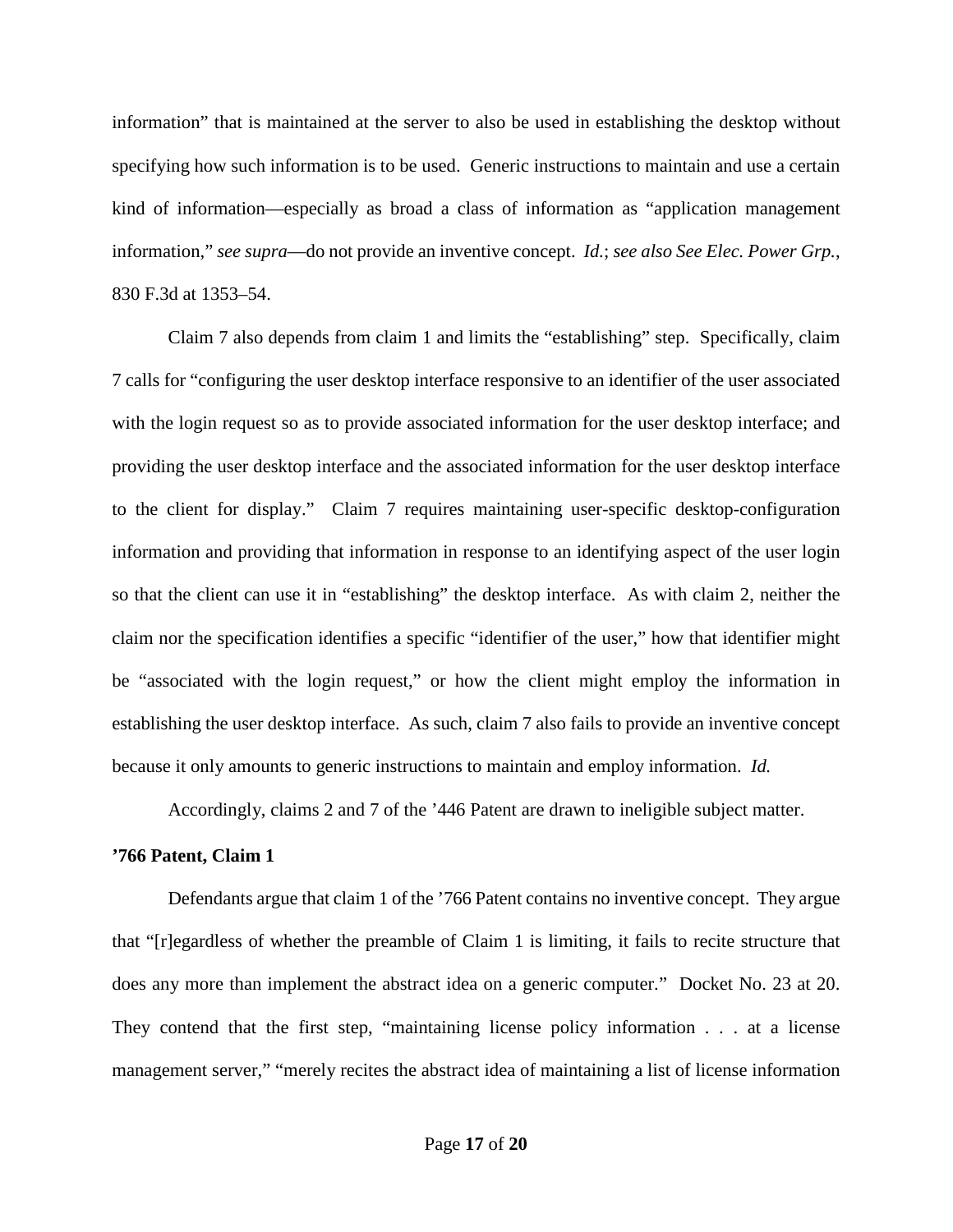for software." *Id.* at 21. Defendants also characterize the second step, "receiving . . . a request for a license availability," as an abstract idea. *Id.* Similarly, Defendants state the third step, "determining the license availability," merely recites an abstract idea. *Id.* at 22. Defendants also characterize as abstract the fourth step, "providing an unavailability . . . or an availability indication." *Id.* Finally, Defendants argue that "whether alone or in an ordered combination, the claimed steps recited above do not disclose an inventive concept." *Id.* at 22–23.

Plaintiffs argue that claim 1 of the '766 Patent does include an inventive concept. They state that specific limitations of the claimed invention confer advantages on the user relative to the prior art. Docket No. 26 at 15, 17. Plaintiffs further argue that claim 1 is like the claims in *DDR Holdings* because both are "directed to a method of communicating information to and from a computer server." *Id.* at 16.

As discussed above, just because an invention may have some advantages over the prior art does not necessarily mean that claims reciting one or more aspects of that invention contain an inventive concept. Moreover, the holding of *DDR Holdings* does not apply to the '766 Patent because the problem the claimed invention purports to solve is not sufficiently tied to computers or the Internet. Maintaining, querying and relaying license policy information is a task humans accomplished before the advent of computers.

The Court agrees with Defendants that claim 1 of the '766 patent does not contain an inventive concept. This Court has held that maintaining, querying and relaying information is electronic recordkeeping. *See E-MDs*, 2015 WL 10791906, at \*4. Similarly, the Federal Circuit has held that "merely selecting information, by content or source, for collection, analysis, and display does nothing significant to differentiate a process from ordinary mental processes, whose implicit exclusion from § 101 undergirds the information-based category of abstract ideas." *Elec.*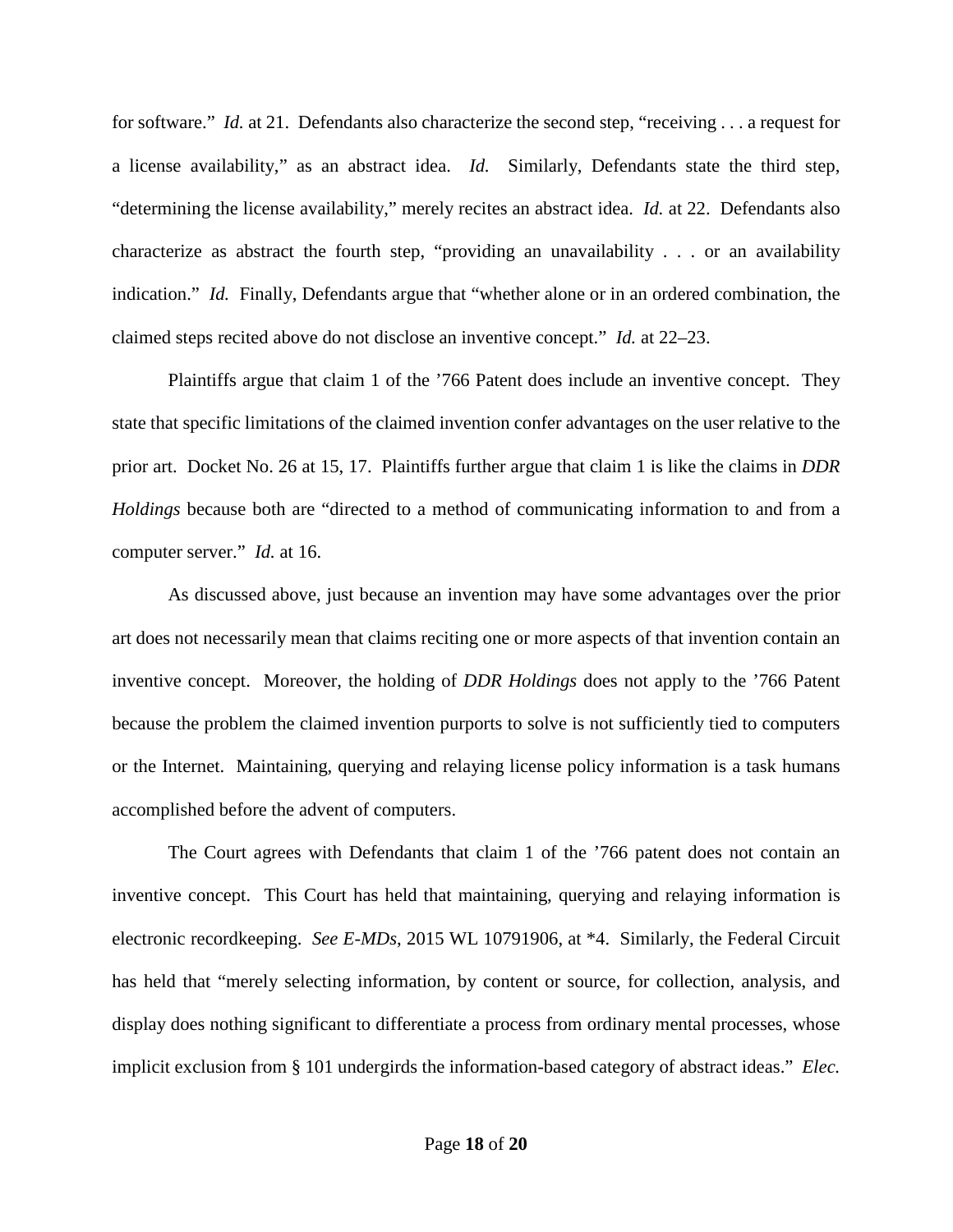*Power Grp.*, 830 F.3d at 1355. As with the claims in *Electric Power Group*, the claims in this case "do not require a new source or type of information, or new techniques for analyzing it." *See id.* Rather, claim 1 requires only that standard "license management policy information" be maintained and used, in response to a request, to determine and provide an indication of the license availability using standard techniques. Accordingly, claim 1 of the '766 Patent does not contain an inventive concept and is drawn to ineligible subject matter.

### **'766 Patent, Claim 3**

Claim 3 of the '766 Patent depends from claim 1 and specifies that the "license management server is an on demand server associated with the client which provides an instance of the selected one of the application programs to the client for execution." First, that the client and server are associated with one another and that the server provides an instance of the selected one of the application programs to the client for execution are already features of claim 1. The only new limitation in claim 3 is that the license management server is an on demand server. The specification of the '766 Patent defines "on-demand server" as "a server delivering applications as needed responsive to user requests as requests are received." '766 Patent, col. 6:51–53. Accordingly, the "on-demand server" is a generic server performing the routine functions of a server. *See id.* at col. 14:51–56. Moreover, the traditional client-server relationship is not disturbed by providing that the same server must act as the license management server and ondemand application server. To the contrary, claim 3 reinforces that claim 1 does not require a special or separate "license management server" but merely requires license management functionality to be present in the one, generic server. *See id.* at col 14:40–44 ("[T]he abovedescribed aspects of the present invention . . . may be provided by hardware, software, or a